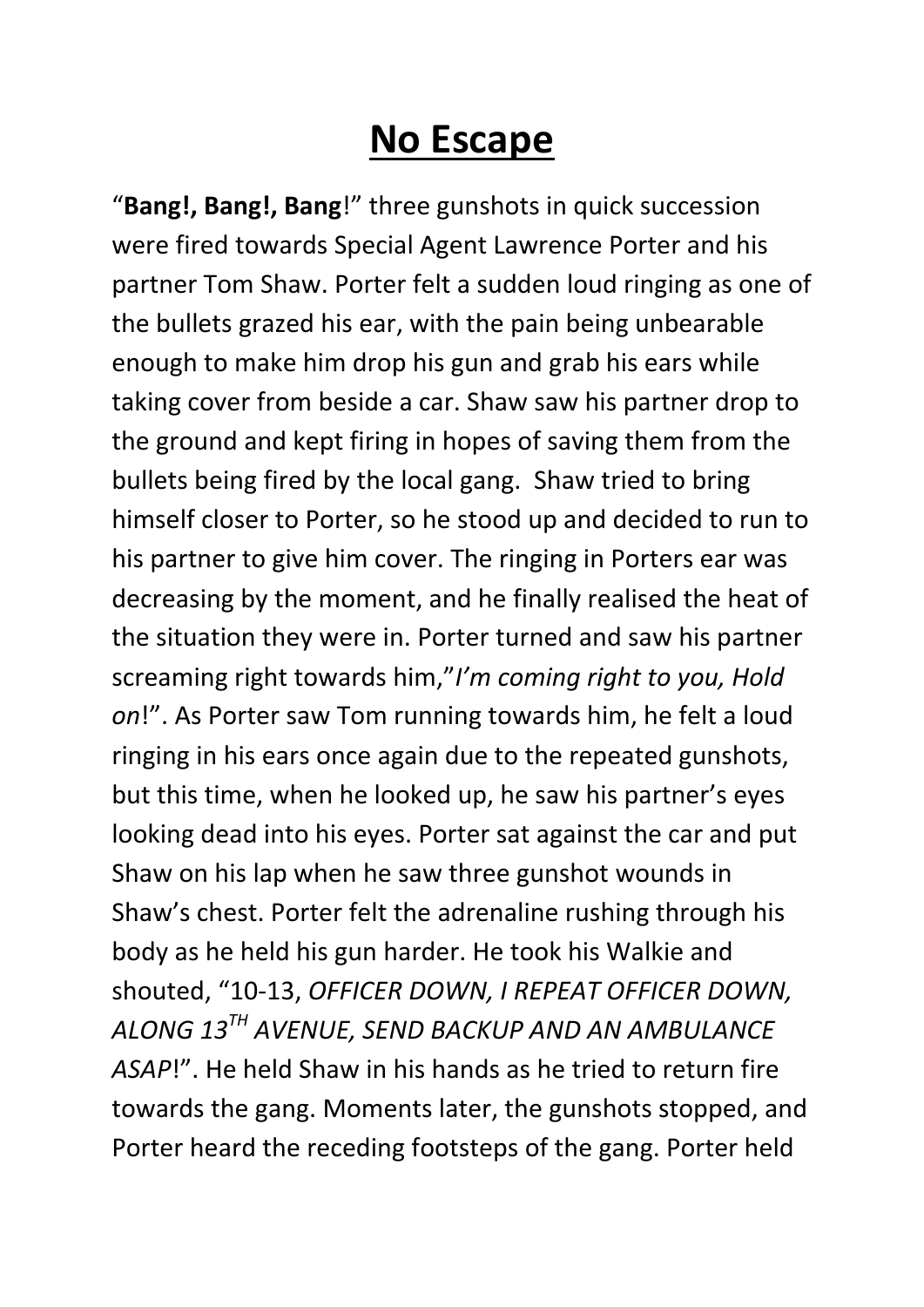his partner tightly in his arms crying in disbelief of what had just happened; his finger slowly crept towards his partners forearm to check his pulse. He checked for a Pulse, not being able to find one, he threw Shaw to the ground and tried giving him CPR. Each chest compression got harder as Porter didn't want to lose the closest thing to him. Realising that Shaw was not going to wake up, Porter gave out a loud painful cry that took even the last of the energy present within him, and he could not believe that he had just lost his partner in the line of duty. He fell to the ground as he cried out in pain, and then within the next moment, he passed out.

Porter opened his eyes to check the reason for the intense commotion around him, the bright light of the tube light in the room blinded him for a brief moment, but as his eyes adjusted to the light, he heard a faint sound saying, "he's awake". Nurses rushed to him to tell him to remain relaxed and calm as he had suffered 2 broken ribs and a head concussion. Porter immediately thought of his partner and started removing the IV attached to his arm in order to look for him. He tried reaching for the IV in order to remove it, but for some reason, he wasn't being able to, that's when he looked at his right wrist, and he could not believe his eyes. "I AM HANDCUFFED, WHY AM I HANDCUFFED?", Porter asked the nurse as she left the room, giving him no response. Then two men, wearing white shirts, black jeans and brown suspenders entered the room, "You are handcuffed because you have been arrested for the murder of your partner,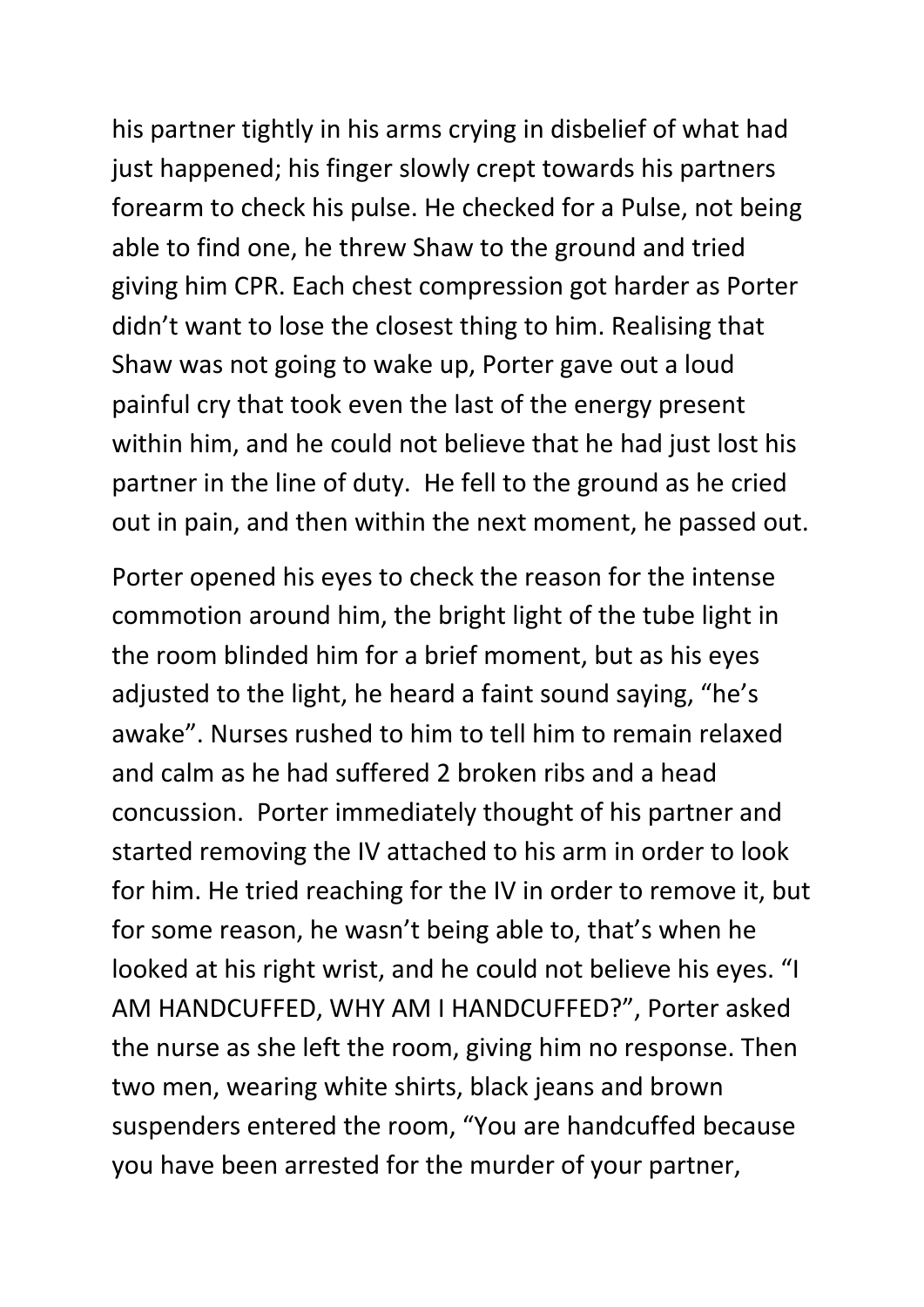Special Agent Tom Shaw", said one of the men. "Who are the two of you", Porter demanded," and why am I a suspect in the murder of my partner? . "My name is Special agent Blake Tarnackle and this is George Shelton, my partner, and we're DEA. Lawrence didn't believe the words of the officers as he knew he did not murder his partner, but he continued the conversation as he wanted to know what evidence they had against him."Why would I murder my partner?, and even if I did, wouldn't I have made a run for it instead of being stuck here with broken ribs and a concussion?, Porter said, "Stop it with all the lies Lawrence, it's over, We already found the 9mm slugs in Tom's chest and matched it to your weapon, plus you also wanted to make captain, but we all know Shaw had a better chance, so you killed him in order to make a few extra bucks". Every word said by Agent Blake infuriated Porter, but he decided to get ahead of the situation instead of making the situation worse by lashing out. As he was pondering on his next move, he remembered that his high school best friend, Nathaniel Jackson had become a very successful lawyer, and that's the moment where Porter knew exactly what he had to do in order to clear his name and find the people responsible for the death of his partner. "I want my phone call Agent Shelton, and I want it now!", demanded Porter, "You can call whoever you like, nothing is going to get you out of this situation" said Agent Shelton as he and Agent Blake continued to laugh as they walked out the room. Porter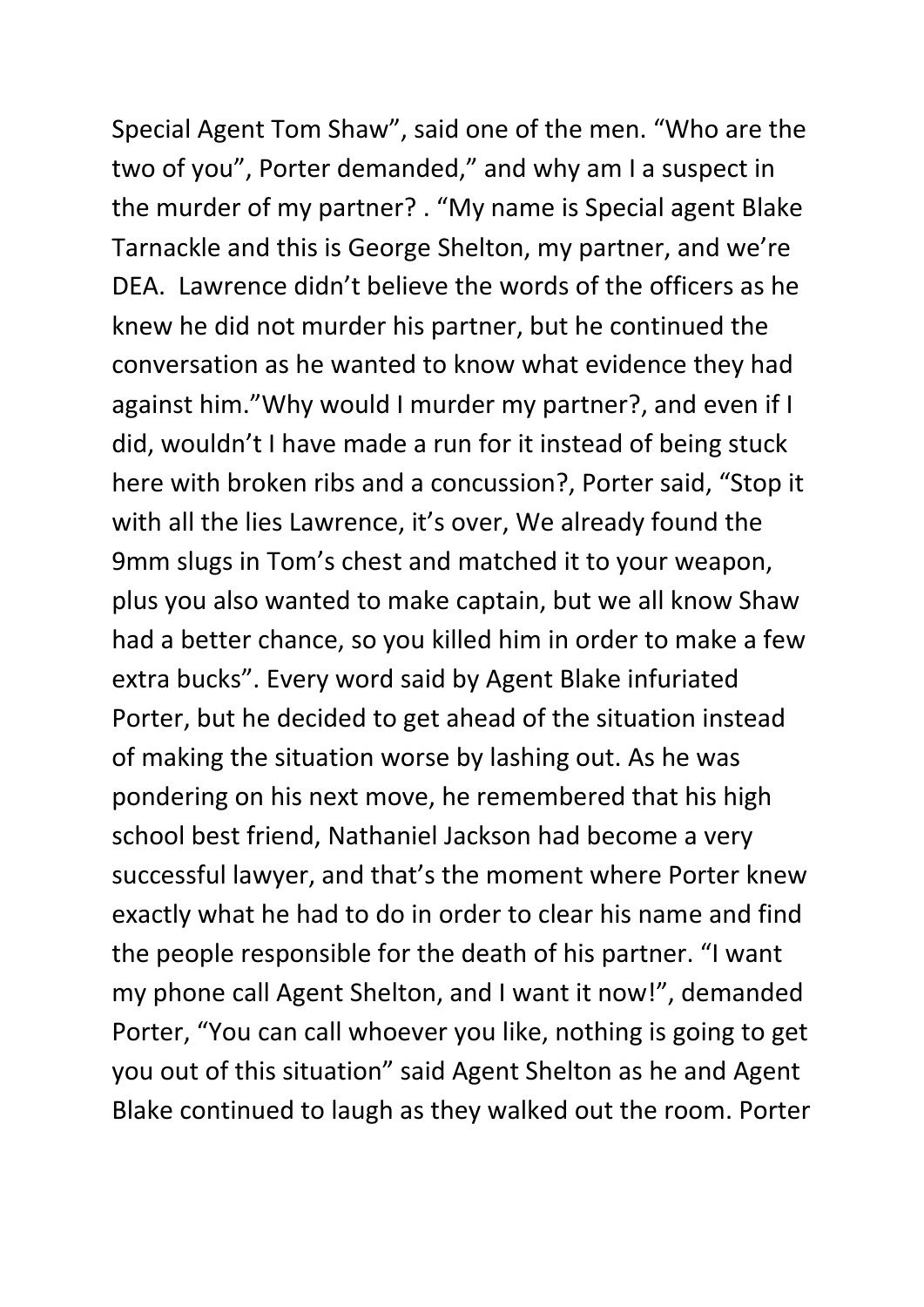noticed the guard standing in front of his quarters, just standing there and waiting, to make sure he doesn't escape.

After a few hours, A gentleman with a very expensive looking suit walked in the room, wearing a brown hat and well polished shoes. "You can never get yourself out of trouble can you Lawrence, even in school you were known to create trouble" said the man as he slowly kept his hat on the table. Porter couldn't believe his eyes as he saw how much his best friend; Nate Jackson had changed over the years."So, what's your plan Lawrence?, because they have you dead to rights here, all the evidence is solid and they pretty much have an airtight case, please tell me you have a plan", said Jackson as he sat down on a stool beside Lawrence. Porter, bringing his friend a little closer to him said, "The guards have a routine shift every 3 hours, and we're 10 minutes behind the next one; so listen closely and pay attention to every little thing I say".

Agent Tarnackle and Shelton came back to move the prisoner from the hospital to a jail cell, but when they reached the room, they realised that they were witnessing an impossible event, Special Agent Porter had escaped with Jackson's help and the handcuffs were on the bed, open. "10-49, 10-49, Prisoner escaped, I repeat, prisoner escaped, and please issue a BOLO for Special Agent Lawrence Porter of the FBI and his Lawyer friend Nate, he is a male in his early thirties,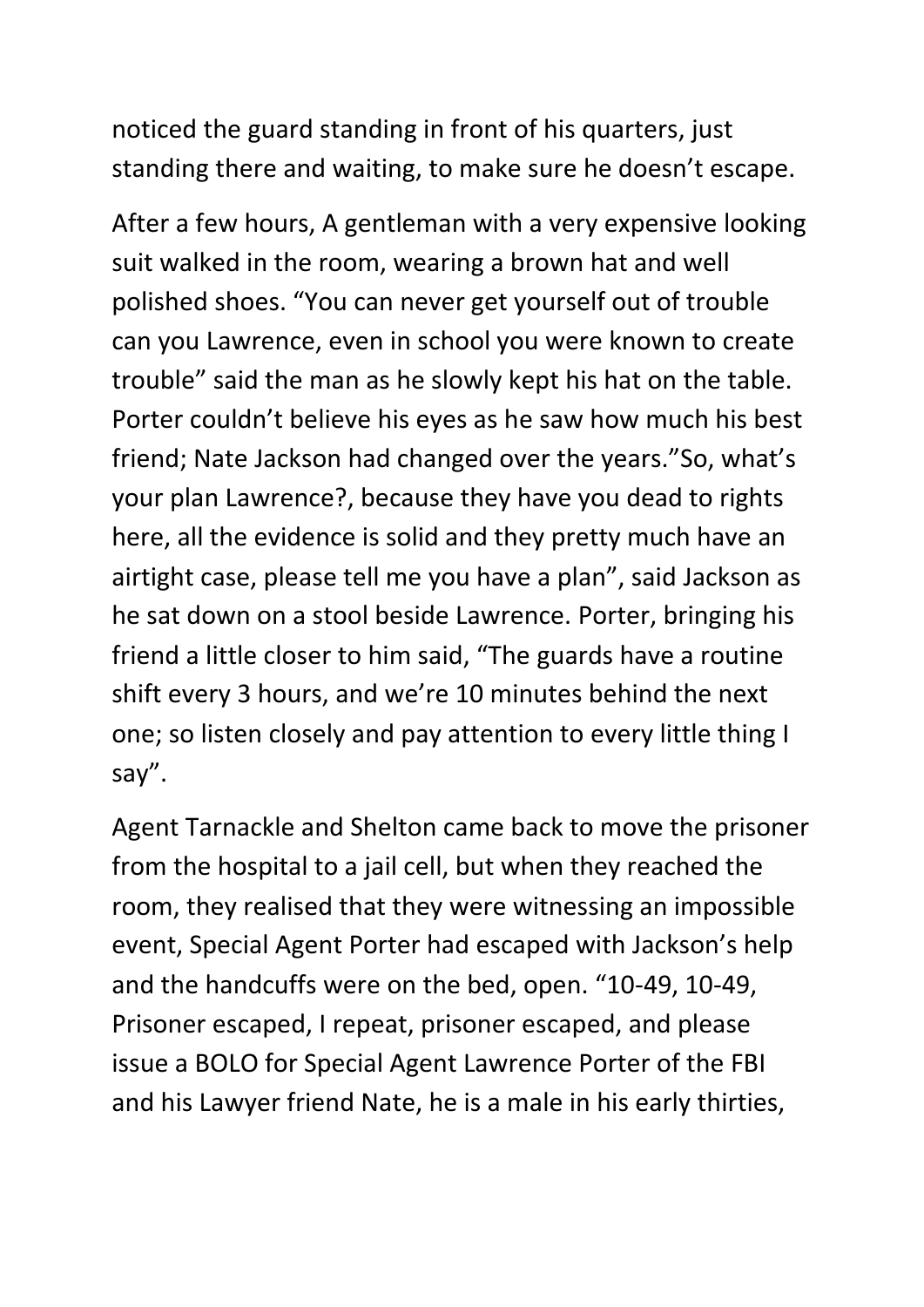possibly armed and dangerous!", shouted Agent Blake, "and where is that damn guard that was sitting here!", he shouted.

"You're all over the news Porter!, we need to get out of this damn Internet Café fast and look for the person who framed you first", said Jackson, as he was walking around the place with his hat down, hoping to not get noticed by anyone around as his picture had become national news nearly an hour ago. He repeatedly told Porter that they needed to leave or they would both be thrown in prison for the rest of their lives."Just give me a minute longer Jackie, the man who framed me is precisely who I'm trying to find, and the bureau is not making it any easier because they have denied me access, but luckily, I still have a lot of friends in the bureau", said Porter as he continued to look for information, "Ok done, now let's get out of here before the bureau realise we're here, I have called a few friends and we're heading to the place of the man that framed me, do you wish to join?"."Of course I want to join, I'm a wanted man anyways, might as well tag along", said Jackson as they left the Internet Café in a hurry.

Agent Tarnackle and Shelton sat down at their respective desks, upset with the fact that they had lost their prisoner. Agent Tarnackle was extremely shocked and was still wondering how Porter had escaped the hospital room, but then what happened next, nearly made the DEA agent think he was crazy. He was amazed by what he was seeing; Agent